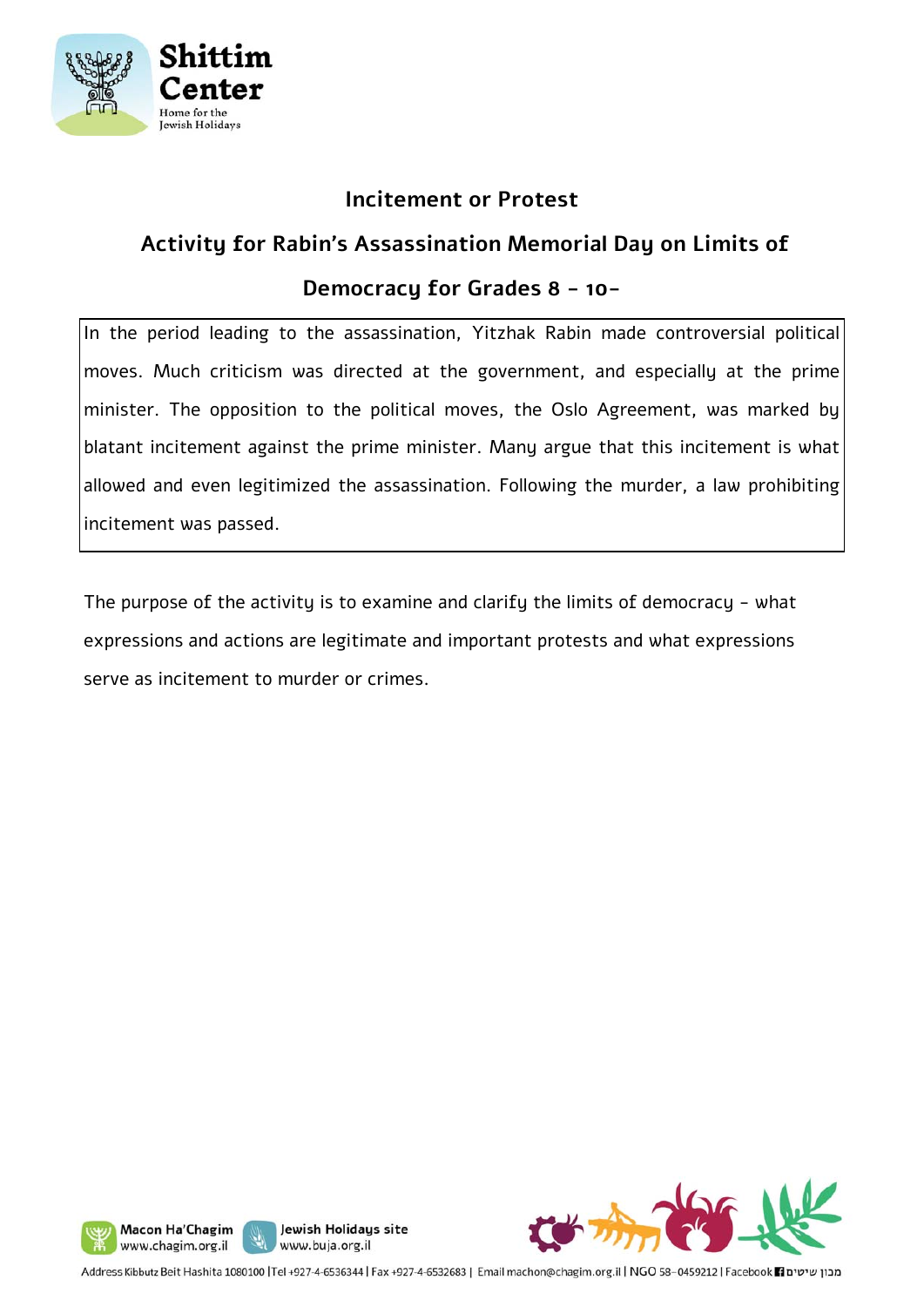

- 1. Divide the participants into groups of 3-5 and give each group cards containing a list of expressions and actions spoken or displayed at demonstrations or by the media in the period preceding the murder:
	- "Rabin is a murderer"
	- "Death to Rabin"
	- Rabbi Goren: "Jewish blood will be shed, we shall not leave Hebron"
	- "With blood and fire we will overthrow Rabin "
	- We want revenge
	- Avigdor Eskin: "Pulsa diNura" prayer in front of Rabin's house
	- Rabin in the "Moked" program: "As long as the government I head has a majority of one, I will continue negotiations"
	- Sign at a demonstration before the murder: "Here a candle is lit in memory of Rabin"
	- "The people did not sign"
	- Benjamin Netanyahu: In the elections we will reach a clear and unequivocal decision
	- Damage done to cars of Minister of Housing Ben-Eliezer and Prime Minister Rabin
	- Mass demonstrations in front of the Knesset and Zion Square
- 2. Instruct each group to divide the cards into two categories: which expressions reflect legitimate protests, and which of them are considered incitements.
- 3. Instruct participants to restore to a circular sitting arrangement and ask them to compare the divisions made by each group, and check for gaps.



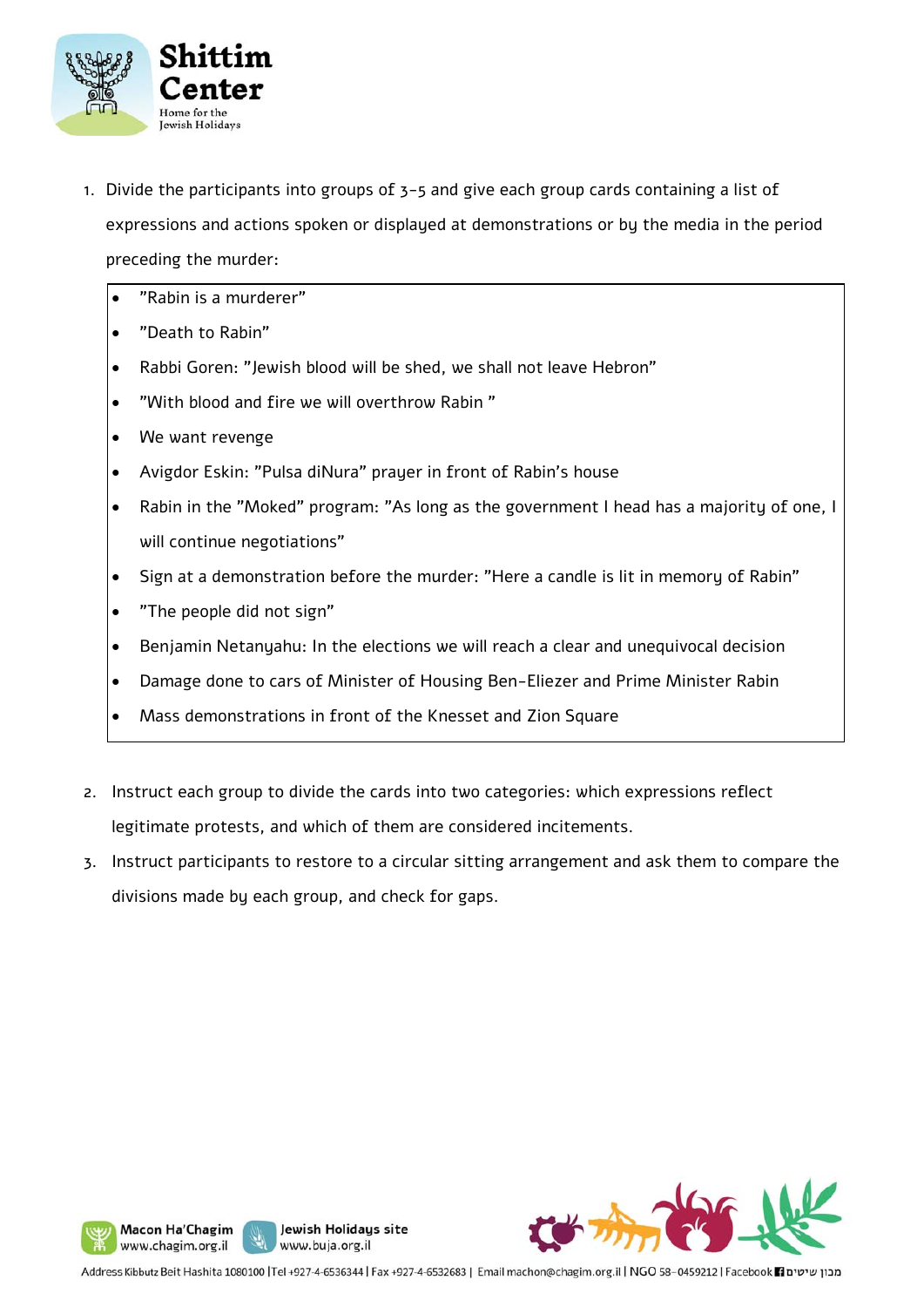

Questions for Discussion:

- 1. What expressions were categorized unanimously and on which of them were there disagreements?
- 2. What do the expressions / actions defined as incitement have in common?
- 3. What criteria turns a statement or action into an act of incitement?
- 4. Does it matter who said it? (A private person or a public figure, a person who is a teacher / a rabbi /a leader)
- 5. Is it important to consider the place and context in which things are said (privately or publicly)?
- 6. Does the media assume a role in inciting or regulating criticism and incitement? What is the role of the media?
- 7. What should we do as involved citizens in order to encourage democratic expressions, while to also prevent incitement?







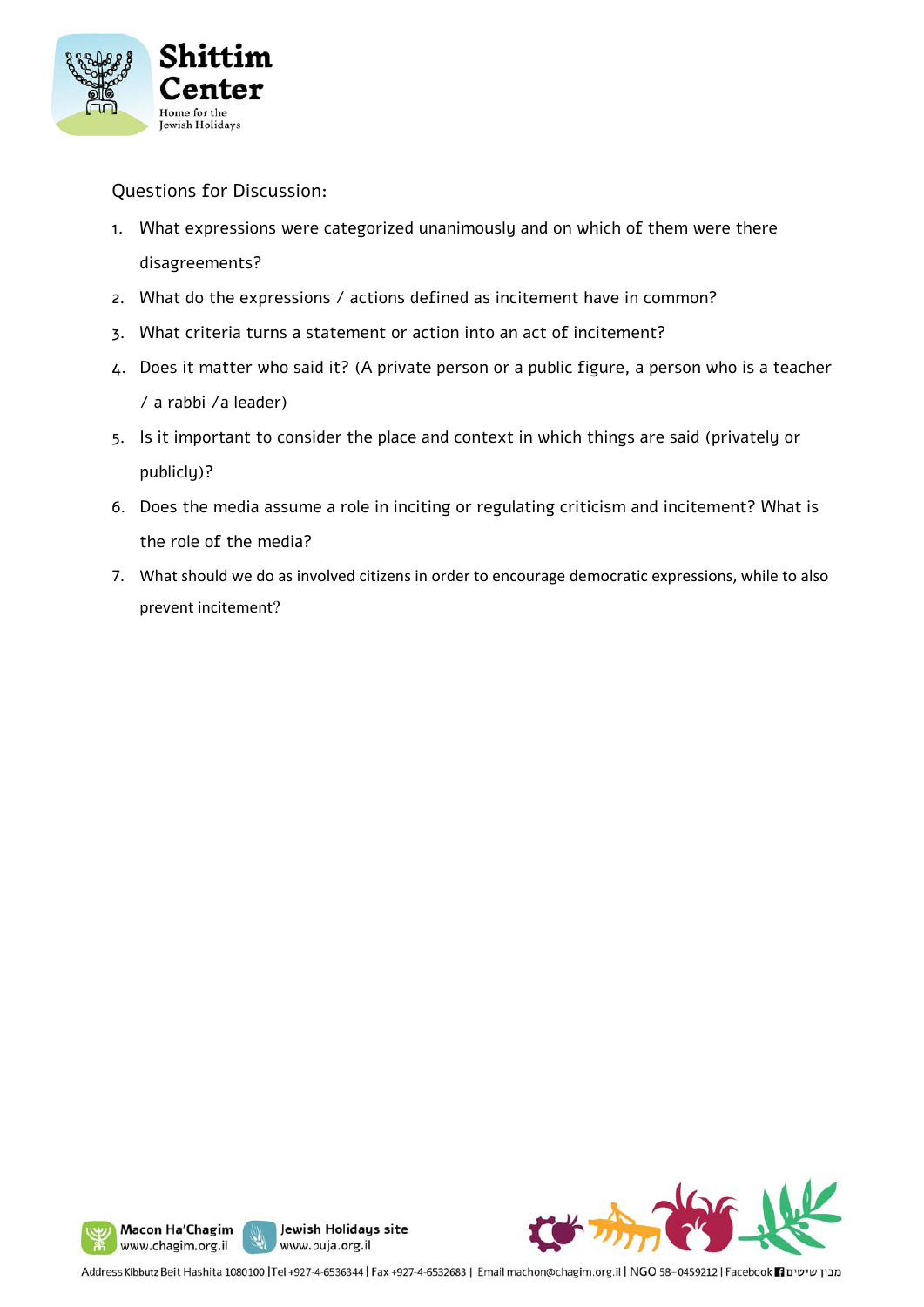







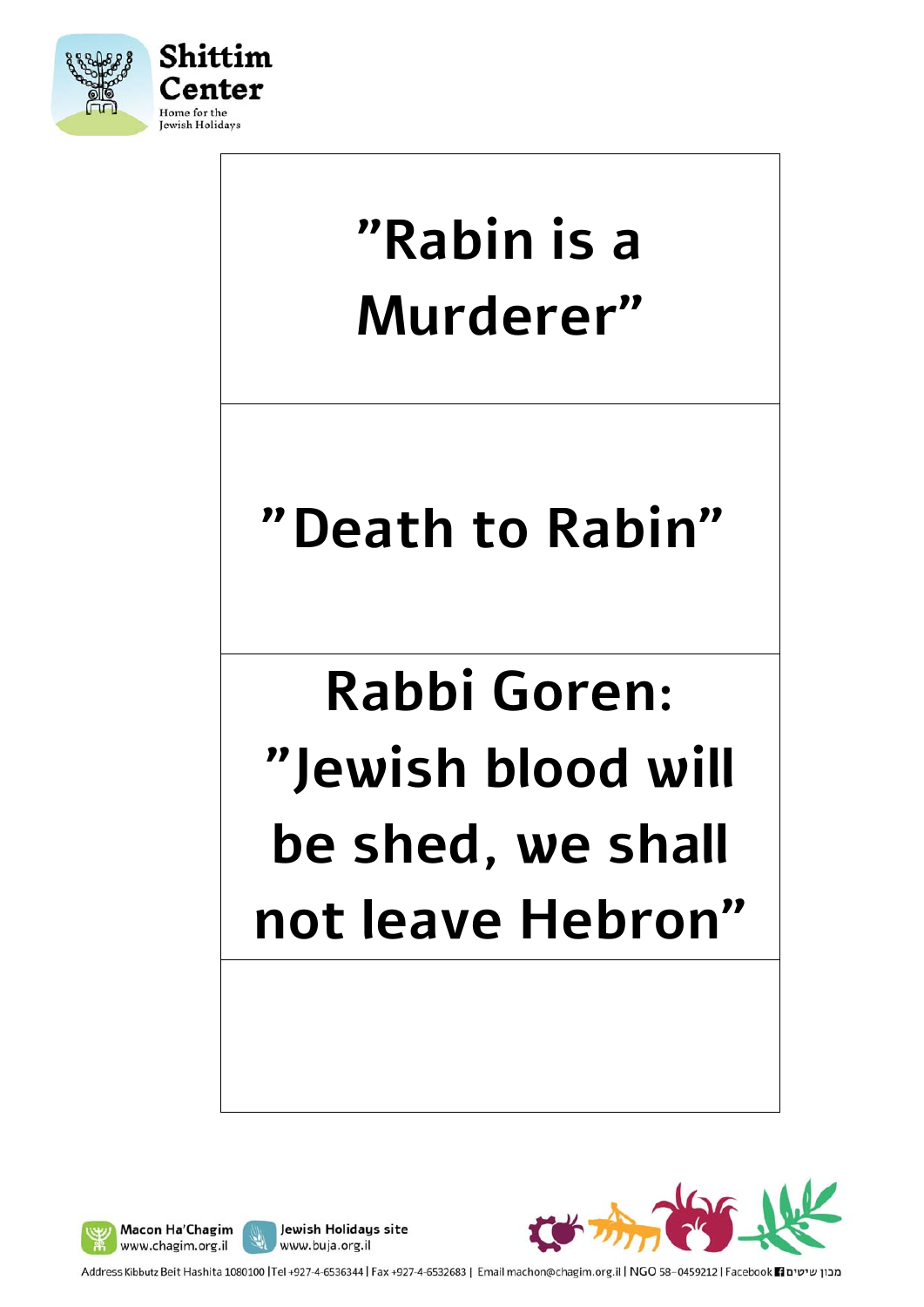

# **"With blood and fire we will overthrow Rabin"**

### **We want revenge**

# **Avigdor Eskin: "Pulsa diNura" prayer in front of Rabin's house**







מכון שיטים Facebook 1 ו-1392 Nddress Kibbutz Beit Hashita 1080100 |Tel +927-4-6536344 | Fax +927-4-6532683 | Email machon@chagim.org.il | NGO 58-0459212 | Facebook 1 מכון שיטים

Jewish Holidays site

www.buja.org.il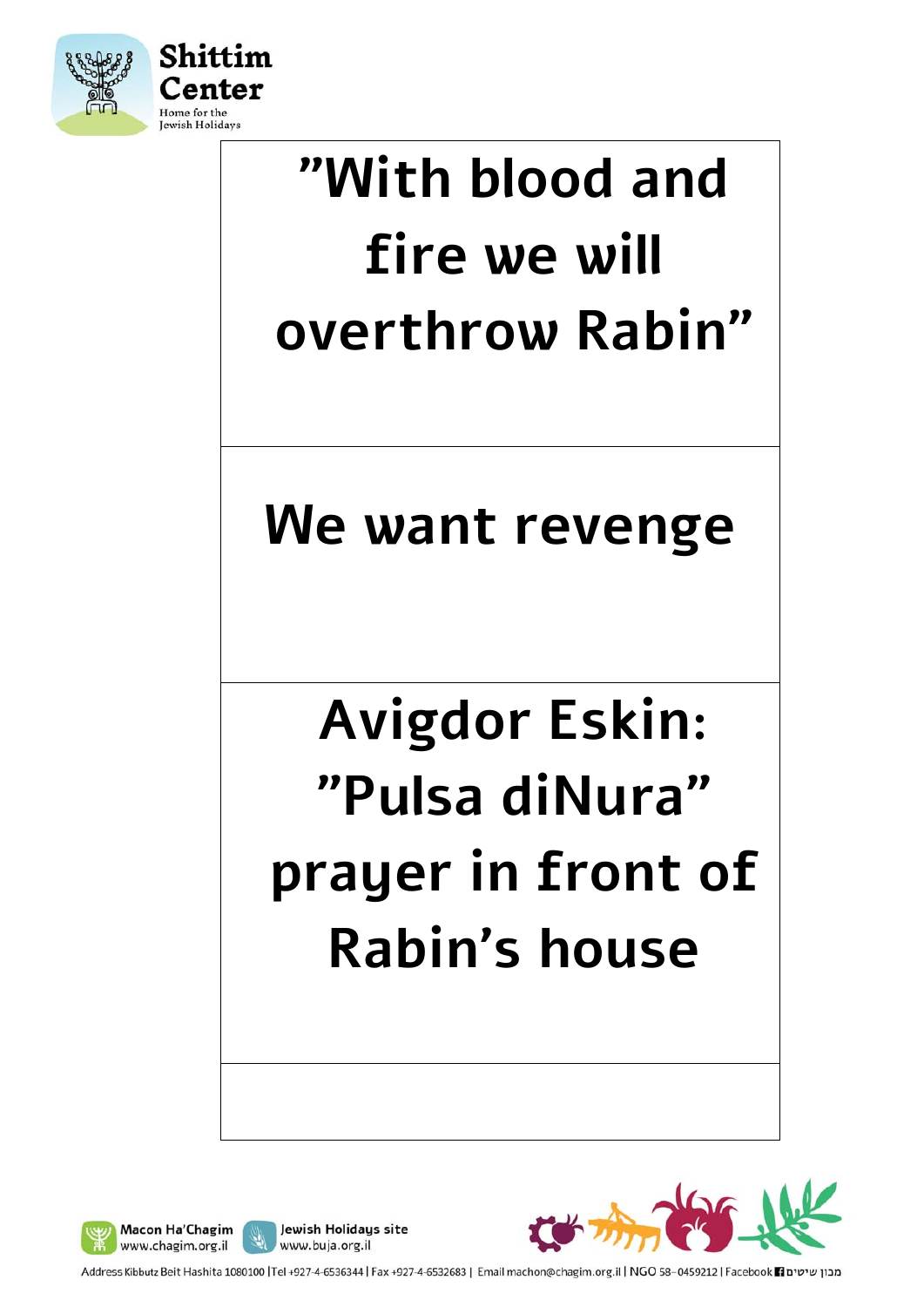

# **Rabin in the "Moked" program: "As long as the government I head has a majority of one, I will continue negotiations"**





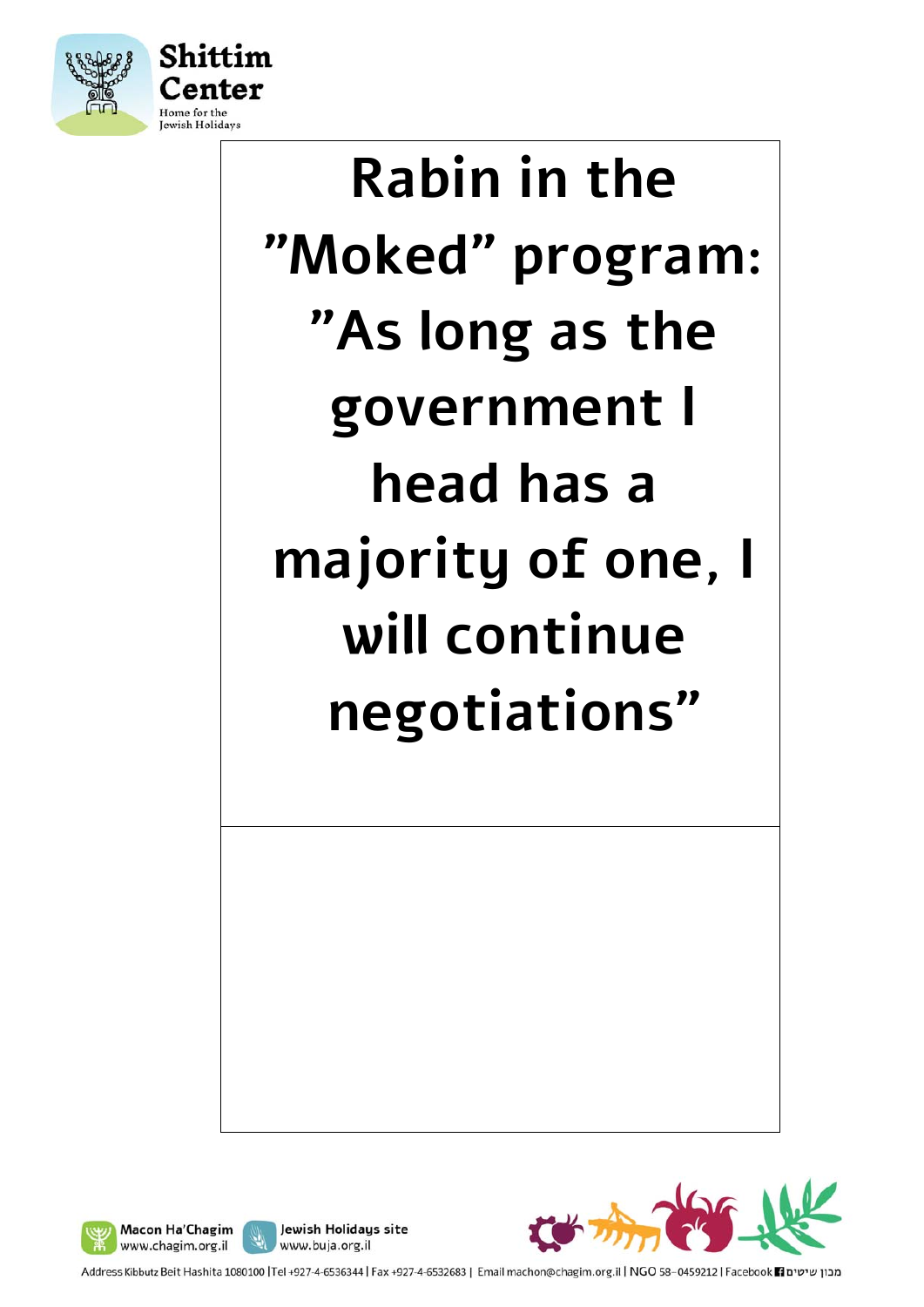

# **Sign at a demonstration before the murder: "Here a candle is lit in memory of Rabin"**

### **"The people did not sign"**







Address Kibbutz Beit Hashita 1080100 |Tel +927-4-6536344 | Fax +927-4-6532683 | Email machon@chagim.org.il | NGO 58-0459212 | Facebook 1 מכון שיטים

Jewish Holidays site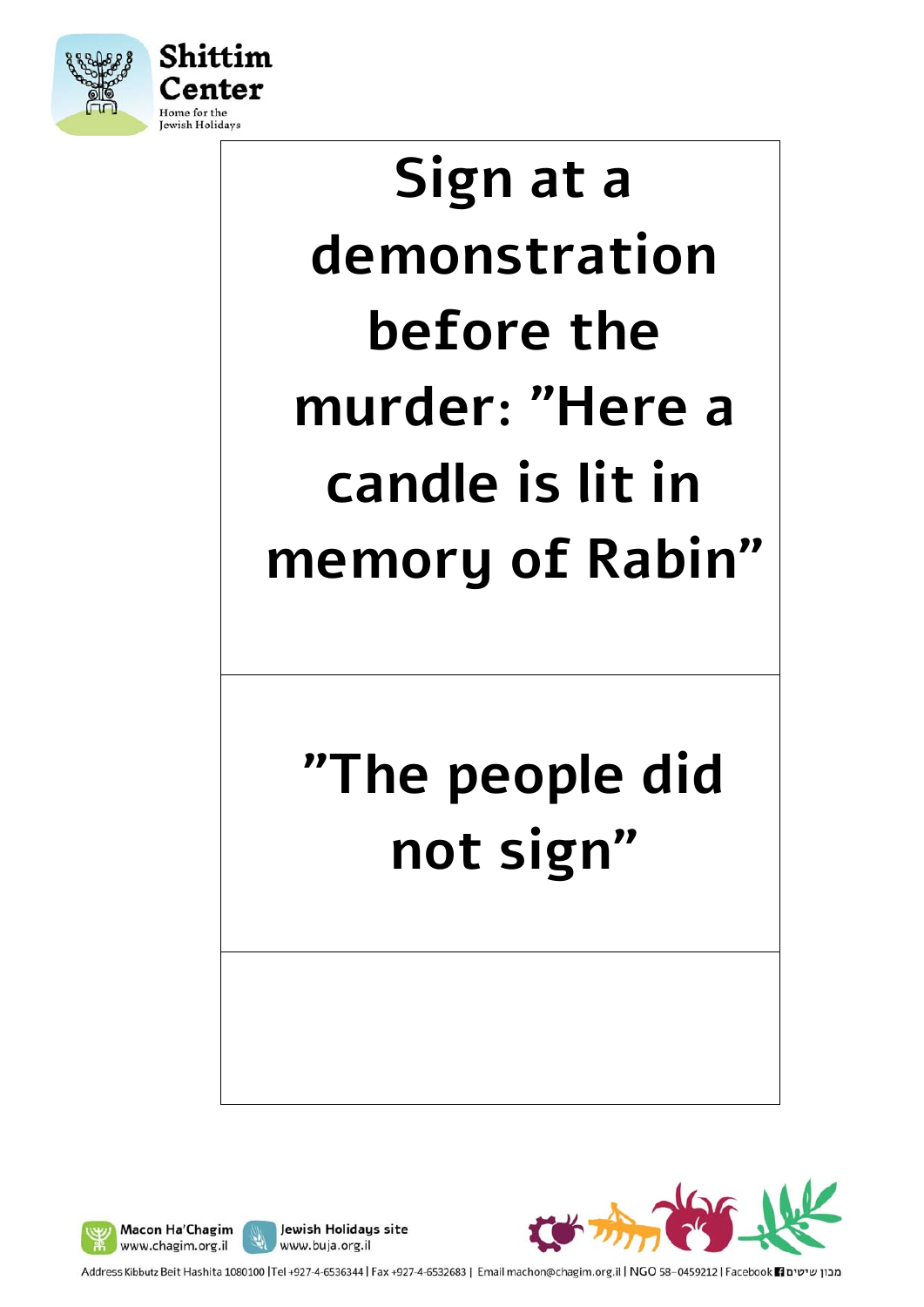

# **Benjamin Netanyahu: In the elections we will reach a clear and unequivocal decision**